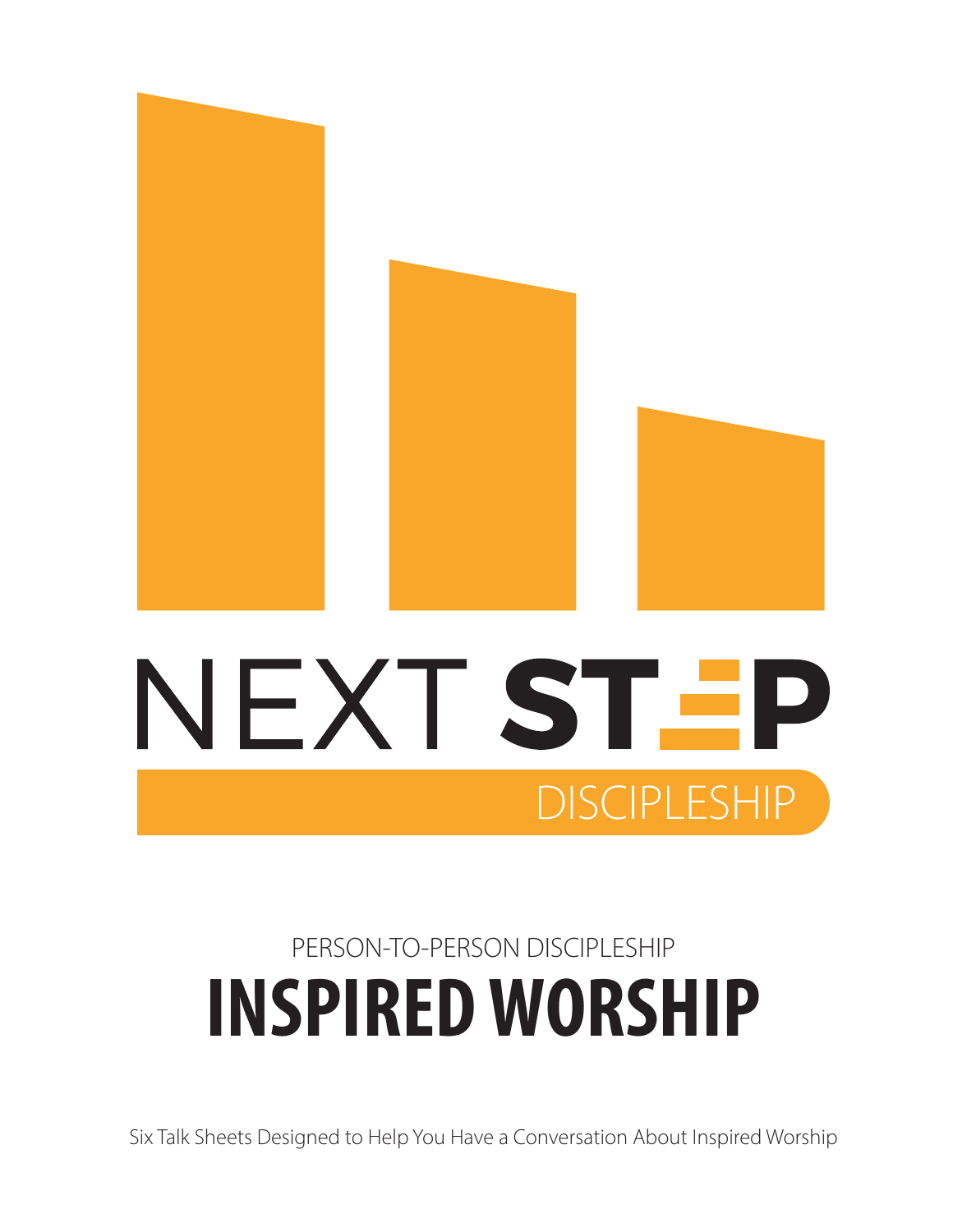## **USING P2P TALK-SHEETS**

The idea of being a disciple-maker can be intimidating; but it doesn't have to be. Person-to-Person (P2P) Talk-Sheets are designed to help you have a conversation with another person about key faith topics. These pages are designed to be used anywhere, whether you're sitting in your home or meeting in a coffee shop. In addition, you can move through this conversation at whatever pace you think is best, spending as much time as you need on developing the associated habit.

Each P2P sheet is packed with resources that help you move from conversation to action: key scripture to read, discussion questions, and application activities.



This particular packet is designed to introduce your conversation partner to the Core Value of Inspired Worship. In these pages, you'll find conversations about what worship truly is: recognizing the Lordship of Christ in our lives, time, and resources.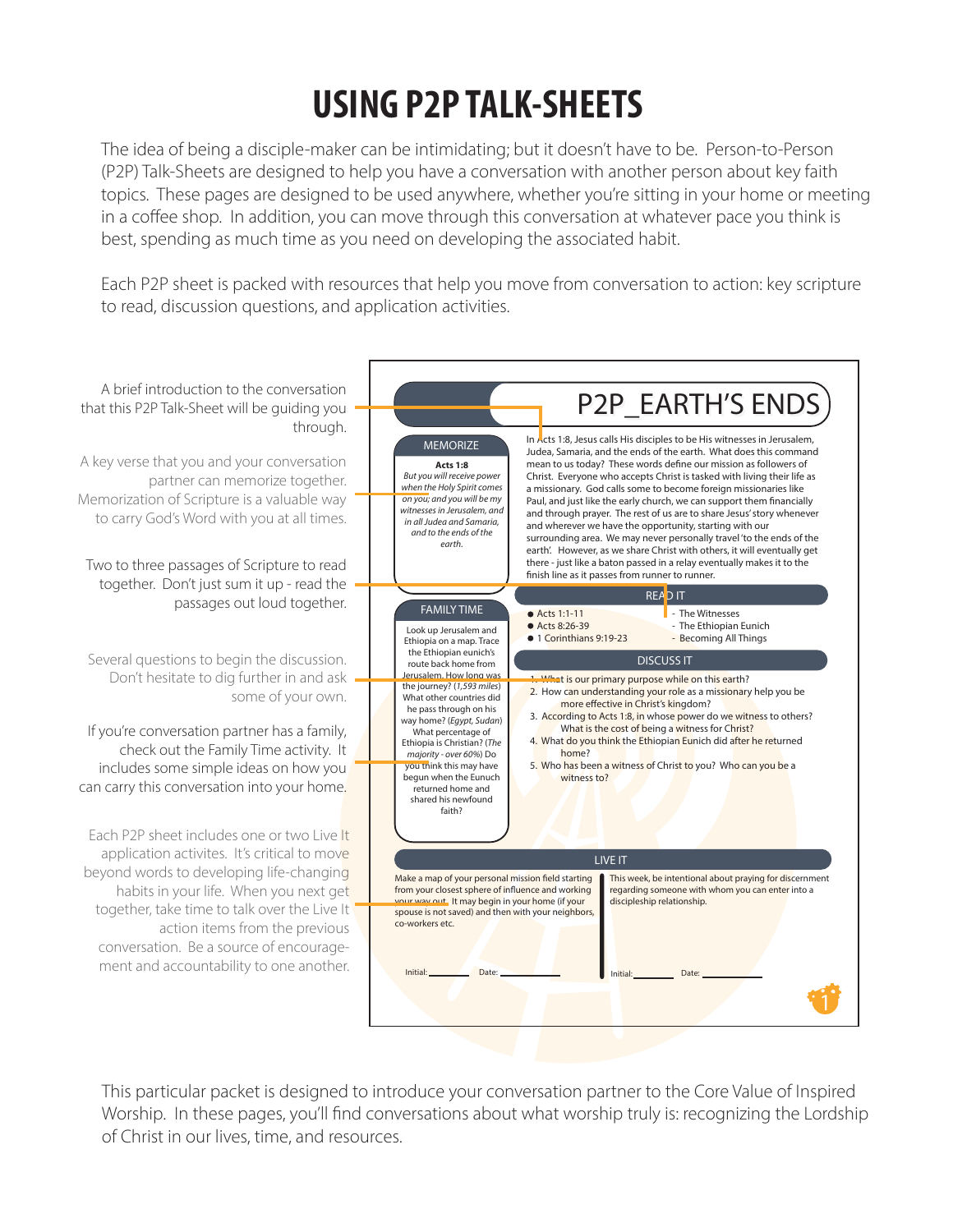# P2P\_GLUED TO GOD

#### **MEMORIZE**

#### **1 Thessalonians 5:15-17**

*Rejoice always, pray continually, give thanks in all circumstances, for this is God's will for you in Christ Jesus.*

#### FAMILY TIME

Teach your children the importance of developing a relationship with God. If you are not currently reading the Bible as a family, commit to spend time doing so daily or weekly.

If you have younger children, find an ageappropriate Bible to share God's story with them. During this time, teach your children how to pray and explain to them that God wants them to talk to Him just like they talk to you.

The God of the universe wants more than our praise and worship. He desires a relationship with us. Before the fall, we are told God walked in the Garden of Eden alongside Adam and Eve. Although we no longer see God face to face, we can commune with Him through the study of His Word, worship and prayer. Old Testament patriarchs Enoch and Noah are described as walking faithfully with God. They exemplify a living and active relationship with God, a relationship of more than just the 'lip service' that is so often offered. The reflection of 17th century monk Brother Lawrence captures the essence of walking with God,

We should fix ourselves firmly in the presence of God by  *conversing all the time with Him*.

God promises if we draw near to him He will draw near to us. As in any relationship, the time we spend walking with Him will draw us closer and deeper in relationship with Him.

#### READ IT

- John 15:1-8
- $\bullet$  Psalms 42:1-5
- Jesus as a Vine
- Deep Desire for God

#### DISCUSS IT

- 1. What do you picture when you hear the phrase, '*walk with God*'? How do you 'walk' with God each day?
- 2. In the book of John, Jesus compared Himself to a vine and us to the branches. How does this Word picture help you better understand what it means to walk with God?
- 3. 1 Thessalonians tells us that we should *pray continuously.* What are some ways that you can make prayer a central part of your day?
- 4. People worship God in all kinds of ways. How do you most like to worship God? What are some places that you find it very easy to worship God?

#### LIVE IT

This week, find a time to literally 'walk' with God. Some ideas:

- Walk through your house, praying over how God might use this area of your home.
- **Walk somewhere outdoors while praising God** for His creation.
- Walk in your neighborhood and talk with God about how you can serve Him there.

Initial: Date: Date: Date: Date: Date: Date: Date:

```
Try walking with God in a different way this week:
Journal your prayers
```
- Read a book of the Bible you have never read
- **Commit to fasting from a meal this week and** spend the time with God instead
- lack a time when you can turn off all electronics and just be alone with God

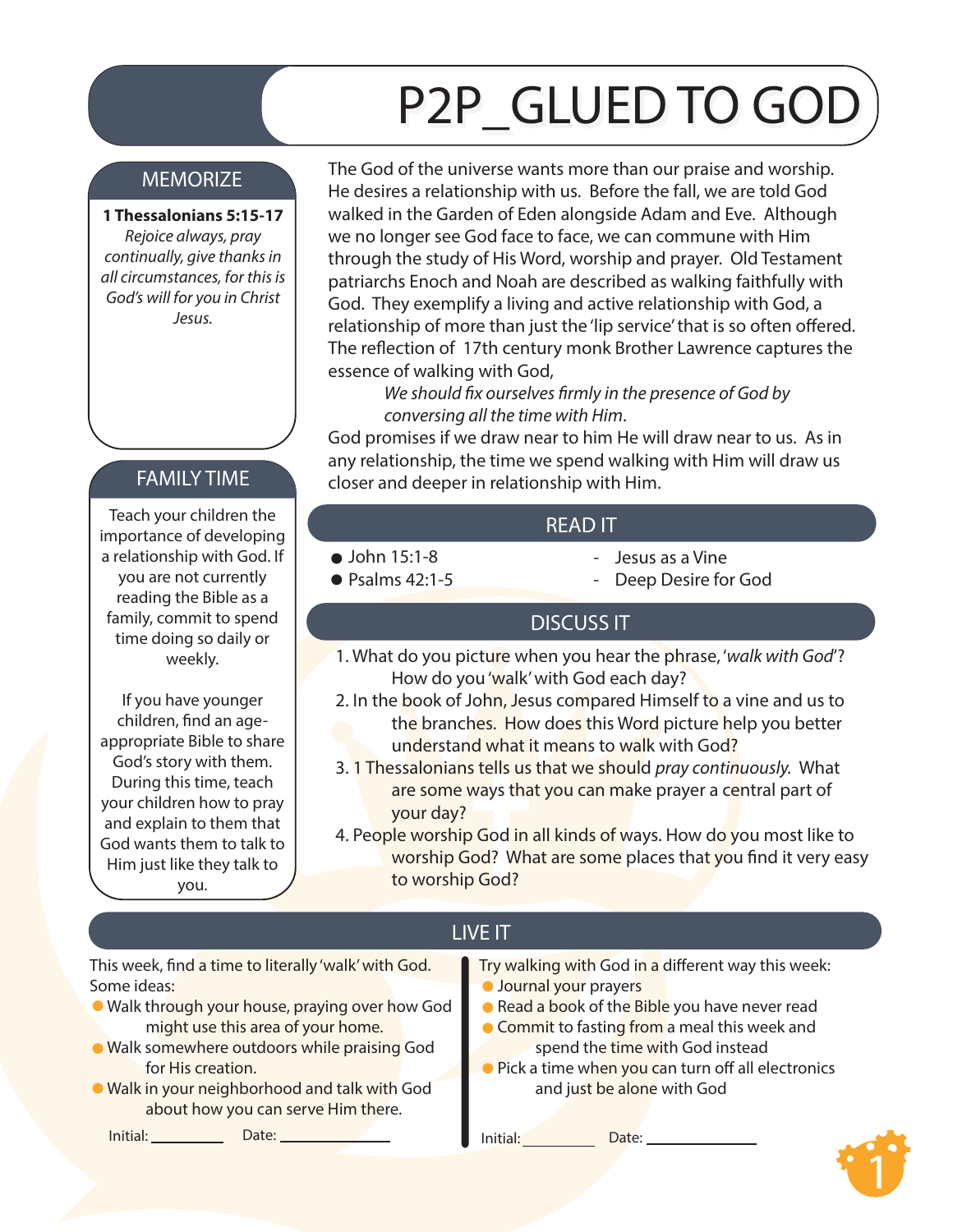# P2P\_ONE LORD

#### **MEMORIZE**

**Matthew 22:37**  *Jesus replied: "'Love the Lord your God with all your heart and with all your soul and with all your mind."*

The word *idol* is a bit archaic. It conjures up images of something out of an Indiana Jones movie. Unfortunately, idols are just as prevalent today as they were thousands of years ago. Our 'golden calves' often come in many forms: money, hobbies, and self. While those are some of the most common idols, anything that consistently stands between us and our relationship with God qualifies as an idol. Even positive things, such as family and careers, can quickly become idols if we elevate them above God. In Matthew, Jesus explains to us that the most important command is that we love the Lord our God with all of our heart, mind and soul. When we keep our focus on God and put Him first in every area of our life we will leave no room for idols.

#### FAMILY TIME THE SAME IT AND THE READ IT

Gather some magazines from around your house and take some time to create a collage of idols. Explain to your family that an idol is anything that we place before God in our lives. Then have them cut out pictures and glue/tape them to a posterboard.

Once your family is finished, tell them that your family will always put God first. Symbollically paint or write GOD over the images on the collage.

● Psalm 115:1-8  $\bullet$  Matthew 6:19-24 Colossians 3:1-15

- We Become our Idols
- Serve One Master
- Putting God First

#### DISCUSS IT

- 1. Take some time to define what an idol is.
- 2. What things in your life do you consistently place before God? If someone looked at your life from the outside in, what would they say comes first in your life?
- 3. What are some of the results in trusting in idols over God?
- 4. How can good things become idols in our lives?
- 5. What are some ways which we can set our minds on God instead of on earthly things?
- 6. What behaviors or attidues do you need to put to death in your own life?

Take some time to identify your idols this week. Purpose to put God first each day and get rid of any idols standing between you and God. Schedule daily time with Him and honor it just as you would a meeting with your most important client.

### LIVE IT

If you have a planner, open it up. If not, make a brief schedule of what your next few weeks will look like. Where are you spending your time and energy? Are you putting things in life ahead of a relationship with God?

Commit to turning your schedule over to God for the next few weeks.

Initial: Date: Date: Date: Date: Date: Date: Date: Date: Date: Date: Date: Date: Date: Date: Date: Date: Date: Date: Date: Date: Date: Date: Date: Date: Date: Date: Date: Date: Date: Date: Date: Date: Date: Date: Date: Dat

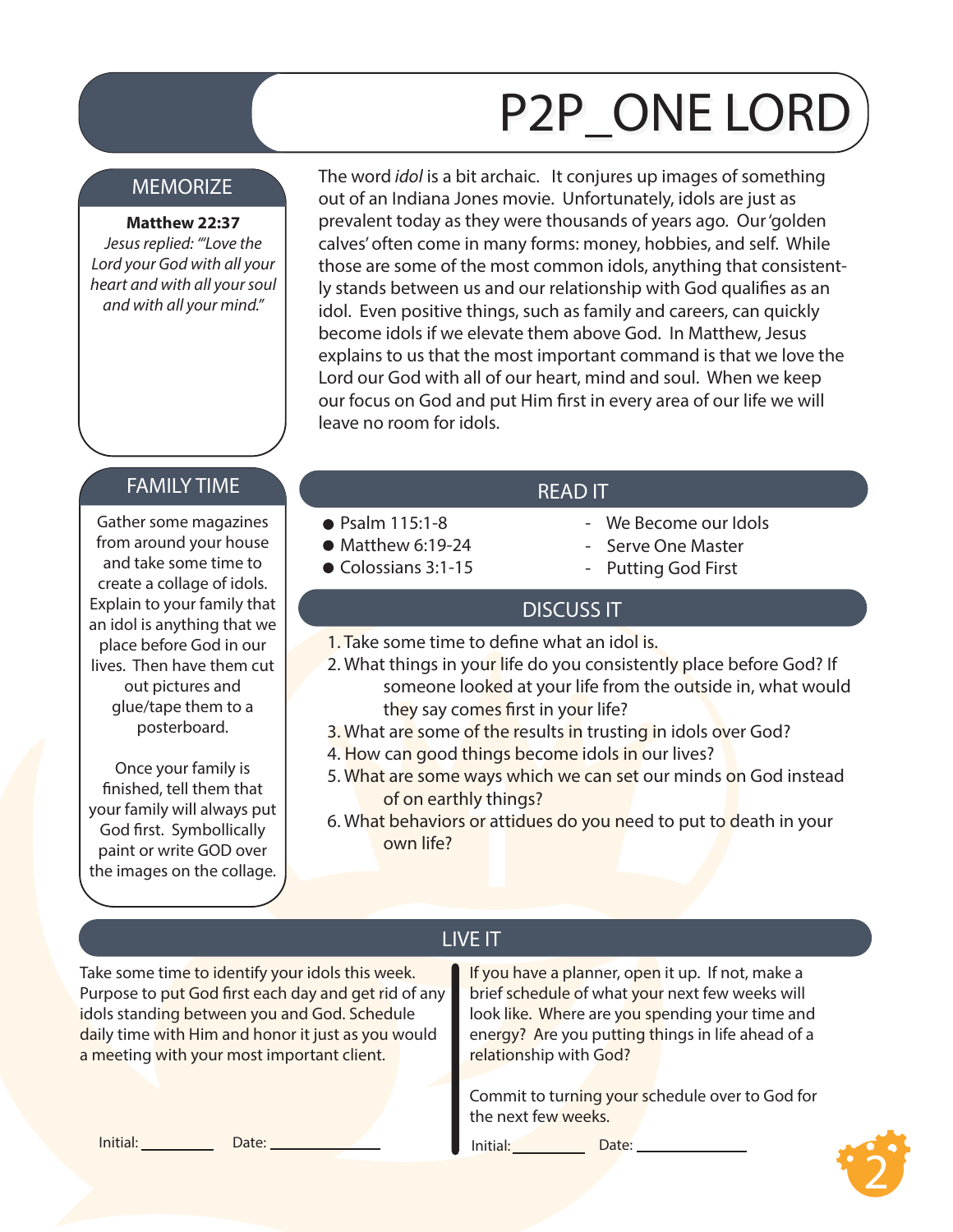# P2P\_LIVING WORSHIP

#### MEMORIZE

#### **Romans 12:1**

*I appeal to you therefore, brothers, by the mercies of God, to present your bodies*   $as a living$  sacrifice, holy *and acceptable to God, which is your spiritual act of worship.* 

FAMILY TIME THE STATE IS A READ IT

Teach your children how to discern the things that help them grow closer to God and those that make them more like the world.

Help them to identify anything in their life that is drawing them away from God and towards the world.

We often think of worship as the twenty minutes per week we sing to God on Sunday mornings. While this is one form of worship, God desires much more than this from us. Our very lives are to be a living, breathing act of worship. In Romans 12:1-2, Paul appeals to the church, Present your bodies as a living sacrifice, holy and accept*able to God, which is your spiritual act of worship*.

And it's not only our bodies that God desires, it's the mind and heart behind it. In Isaiah 19:13, the Lord says, *These people come near to me with their mouth and honor me with their lips, but their hearts are far from me*. Their worship was based on action, but true worship is not based on what we do but the spirit in which we do it. True worship encompasses all of who we are.

#### $\bullet$  John 4:23-24

- Psalms 95 and 96
- Romans 1:18-25
- Worshipping in Spirit and truth
- The heart of worship
- The wrong kind of worship

#### DISCUSS IT

- 1. What are some different ways in which you can worship our Creator?
- 2. Where do you find it easiest to worship God? How about the most difficult place to worship God? Why?
- 3. What does it mean to worship in Spirit and Truth?
- 4. In what ways can we offer our bodies as 'living sacrifices' to God? What would this look like in your own life?
- 5. What are some ways in which we end up worshipping things in this world? What is it that you worship other than God? What would it take to stop worshipping this idol and refocus this worship on God?

### LIVE IT

Surround yourself with music that praises God this week. Try listening to a local worship station or CD's that honor God instead of your normal music.

Print out Scripture verses related to worship and place them around your house as a reminder to focus your mind and heart on God. Some verses:

- Psalms 8:1, 95:6, 100:4
- Philippians 2:9-11
- Revelation 4:11

**Initial:** <u>Date: Date: Date: Date: Date: Date: Date: Date: Date: Date: Date: Date: Date: Date: Date: Date: Date: Date: Date: Date: Date: Date: Date: Date: Date: Date: Date: Date: Date: Date: Date: Date: Date: Date: Date: </u>

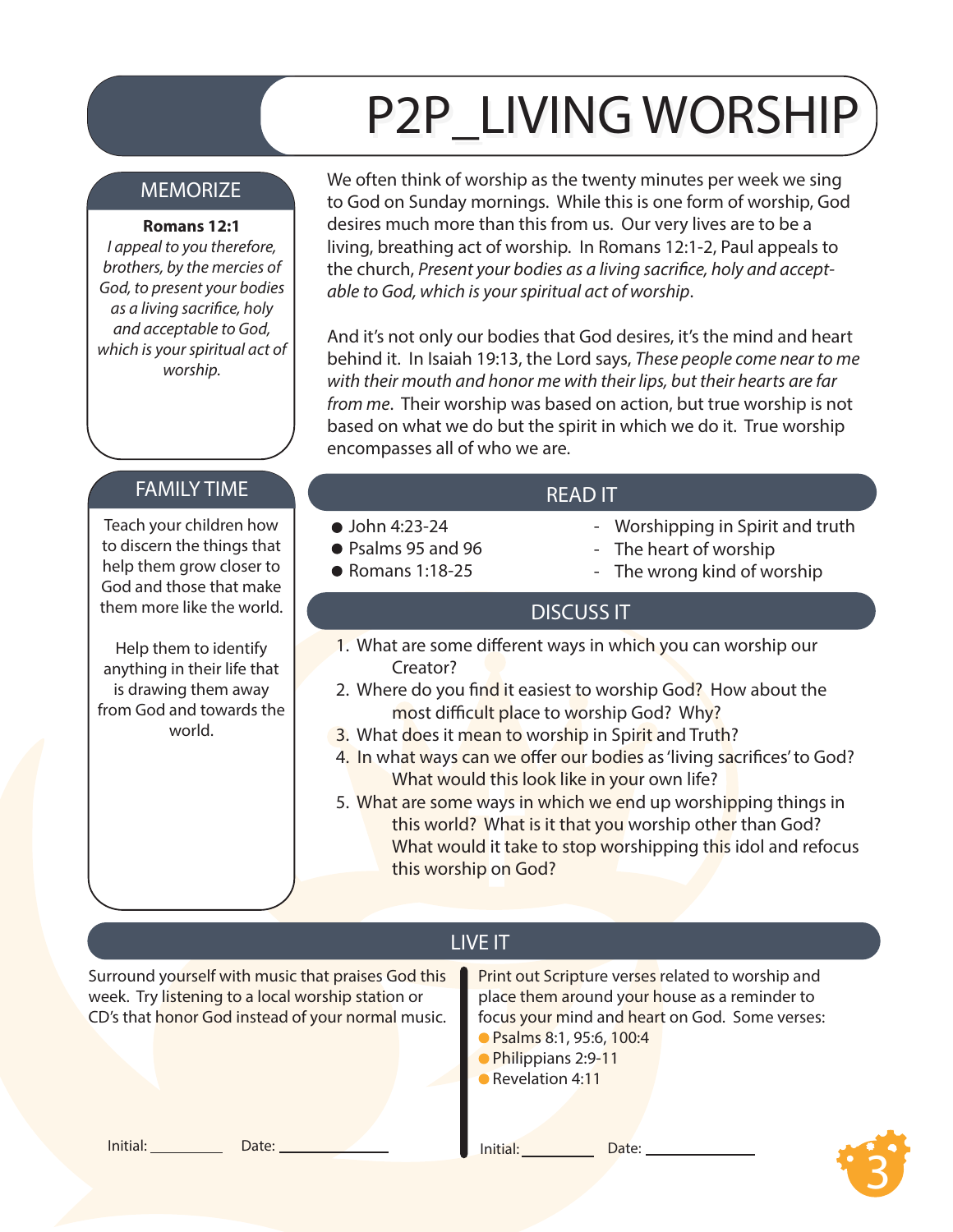## P2P\_PRAYER

#### **MEMORIZE**

#### **1 Thessalonians 5:16-18**

*Rejoice always, pray continually, give thanks in all circumstances, for this is God's will for you in Christ Jesus.* 

Faith requires that we continually take another step into the unknown and uncomfortable. In accepting Christ, we become a part of something much larger than us. As a result, we always need to go to God for the power and support that only He can provide. Prayer is our method of connecting, communing, repenting, praising, and presenting our requests to our Heavenly Father.

In the Old Testament, we are told Enoch and Noah 'walked with God.' That infers an intimate relationship with constant communication between themselves and God. We too can 'walk with God', but it takes the discipline and practice of prayer to develop that relationship.

#### FAMILY TIME THE READ IT

Often our children only see us pray at mealtime. Purpose to pray in front of your children and let them know how precious your time with God is to you.

Don't just let them hear you tell people you will pray for them. Instead, let them see you pray for people and explain to them the mighty power of God.

- Jesus' teaching on prayer
- Pray on all occasions
- Pray in the face of worry

#### DISCUSS IT

- 1. Talk about the ways in which you communicate during the day (Facebook, phone, etc.). How does that compare to the time you spend communicating with God?
- 2. What is your experience of prayer so far? Is it something you enjoy or find uncomfortable?
- 3. What do you take to God: requests or thanksgiving? What does Jesus' prayer say we should take to Him?
- 4. Do your prayers tend to focus on yourself or on others?
- 5. Does the time you spend with God in prayer reflect the power you believe prayer has?
- 6. Talk about a time when you saw a prayer request met that has amazed you?

#### LIVE IT

 $\bullet$  Matthew 6:5-14 James 5:13-16 ● Philippians 4:6

Rewrite the Lords Prayer in your own words. What are the ideas that Jesus stresses in this prayer model?

The Lords Prayer: Matthew 6:9-13

Commit to trying a new way of praying this week: Start a prayer journal.

Go somewhere in nature that inspires your awe of God and pray in that location.

Initial: Date: Date: Date: Date: Date: Date:

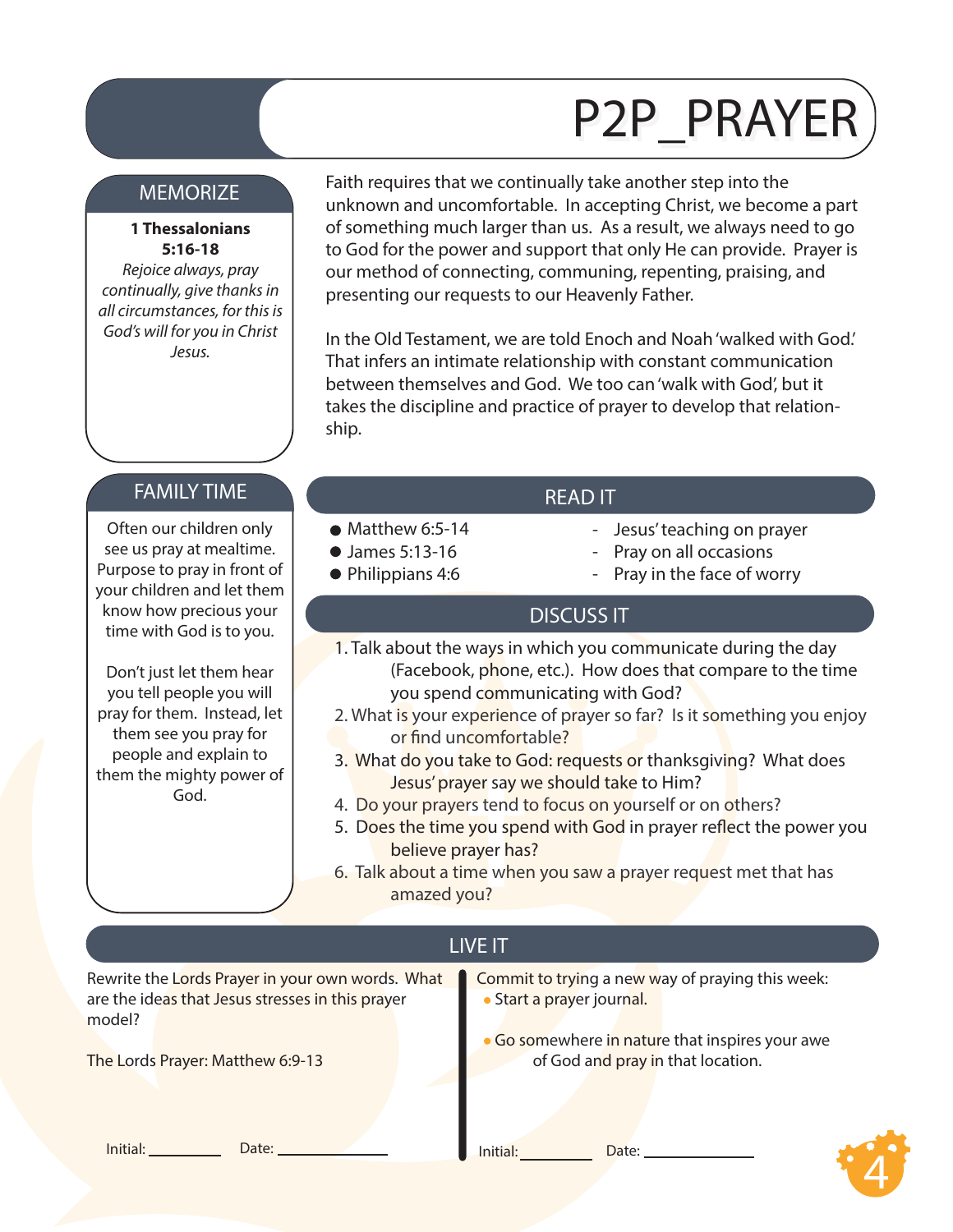# P2P\_STEWARDS

#### **MEMORIZE**

#### **Matthew 6:33**

*But seek first his kingdom and his righteousness, and all these things will be given to you as well.* 

Once we give our life to God we begin a paradigm shift in regards to our resources. The world encourages us to use our money, time and talents to glorify ourselves, whereas Jesus' life reflected just the opposite. He poured all he had into others - His time, energy and ultimately, His life. The idea of becoming responsible with another person's resources is called *stewardship*. Our relationship with Christ helps us begin to understand our role as stewards of God's resources. As we mature in Christ, we can view the resources God entrusted to us as opportunities to serve others rather than serve ourselves. Sometimes God calls us to do radical things with our resources, but usually this simply means we purpose to put Him first and use our resources to make a difference in His kingdom. All we have is a gift from God and can be used for His glory.

#### FAMILY TIME **The Contract of the Contract of the Contract of the Contract of the Contract of the READ IT**

Help your children see how they can use their resources to serve God in their everyday life.

Give each child a set of three notecards. Ask them to write down one resource on each notecard: money, time and talents.

On the back of the notecard have them write down one thing they will do this week to use this resource for God's Kingdom.

 $\bullet$  Matthew 25:14-30  $\bullet$  Matthew 19:16-26

 $\bullet$  1 Timothy 6:6-10

- Parable of the Talents
	- The Rich Young Ruler
	- The Desire for Money

#### DISCUSS IT

- 1. Which do you find it easiest to glorify God with? Money, time or talents?
- 2. Which of the characters do you most relate to in the Parable of the Talents?
- 3. Which of your resources are least centered around God? What is a practical way you could better glorify God with that resource?
- 4. How can a deep desire for money lead us away from a relationship with God?
- 5. Why is it important to view ourselves as stewards of God's resources?
- 6. Have you ever done something radical with your resources after being prompted to do so by the Holy Spirit?

#### LIVE IT

Make a 3-column list labeled with the following resources: money, time and talents. Underneath each, write down what you do with that resource in a typical week. Your list for time might look like this: bible study, prayer, family, gym, work, play golf, and watch TV. Brainstorm practical ways to better serve the kingdom in each area.

This week, begin to try to view yourself as a steward for God's Kingdom. Start small. Try referring to all of the resources that you have (time, talents, and money) as God's instead of your own. This little act may lead to a complete new view of your resources.

Initial: Date: Date: Date: Date: Date: Date:

5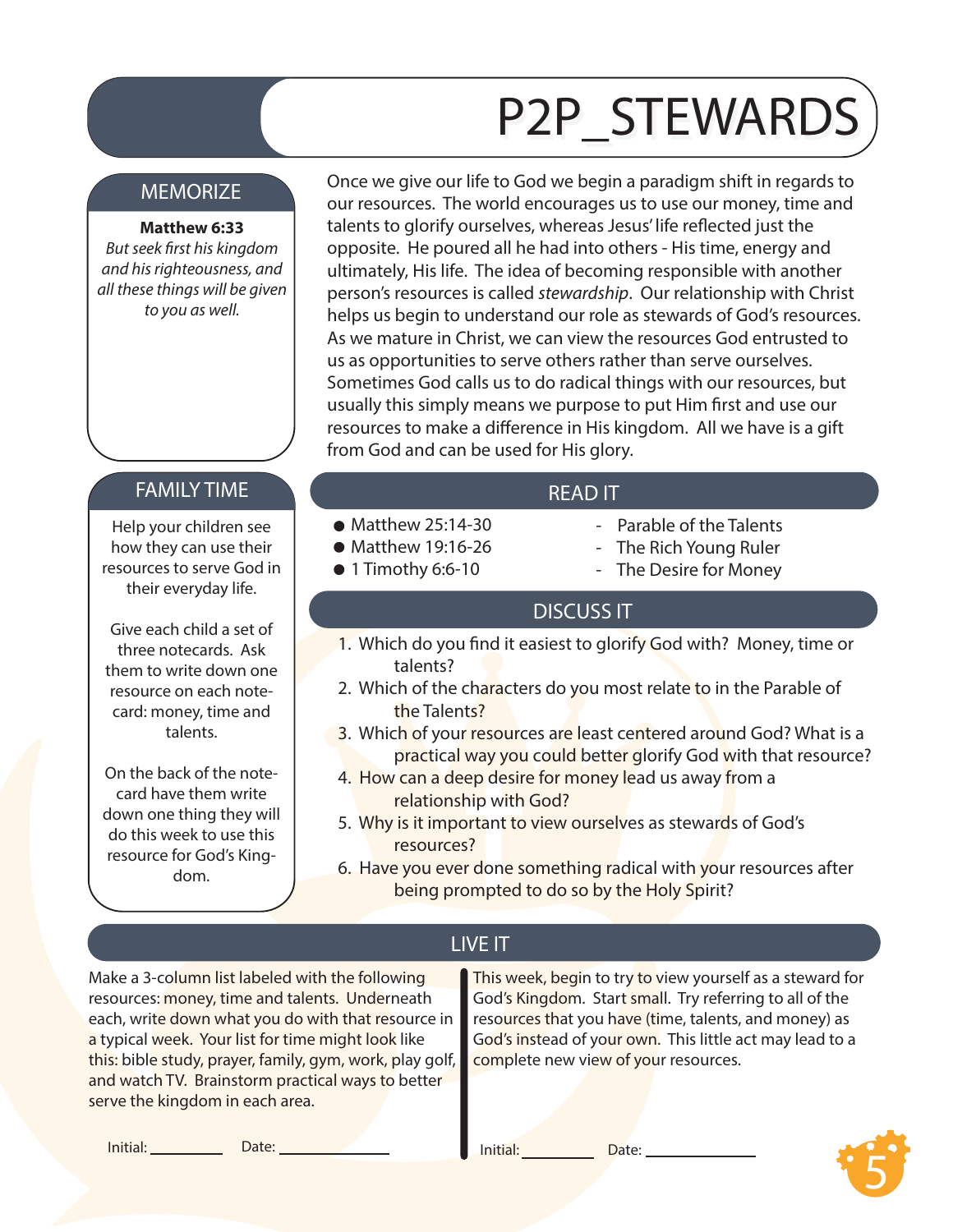# P2P\_TITHING

#### MEMORIZE

**2 Corinithians 9:7**

*Each of you should give what you have decided in your heart to give, not reluctantly or under compulsion, for God loves a cheerful giver.*

The word *tithe* means 'a tenth' and it refers to the Old Testament practice of giving ten percent of one's crops, livestock or earnings back to God. Tithing a specific amount is not a requirement in the New Testament, but many Christ followers use the ten percent example as a starting point. Tithing is a heart issue, not a money issue. In 2 Corinthians 9:6-7 we are told,

> *Each of you should give what you have decided in your heart to give, not reluctantly or under compulsion, for God loves a cheerful giver.*

When we give generously we are honoring God with a portion of what He has blessed us with. When we give to others, we are not only telling God that He comes first, but that we trust Him to provide for us.

#### FAMILY TIME **The Contract of the Contract of the Contract of the Contract of the Contract of the Contract of T**

 Discuss the idea of giving with your children. Explain to them that all we have is from God. We thank Him by sharing generously with others.

Give your children an opportunity to earn money this week and then encourage them to give a portion of it back to God.

- The Original Tithe
- Quality, Not Quantity
- Treasure Hoarding

#### DISCUSS IT

1. Define tithing in your own words.

Leviticus 27:30-33 ● Mark12:41-44  $\bullet$  Matthew 6:19-24

- 2. Would the people who know you best describe you as a giving person?
- 3. Discuss why giving is a heart issue. How do your finances show what you value? What holds you back from trusting God with your finances?
- 4. Why did God command us to give generously?
- 5. In Matthew 12, Jesus applauds a poor woman. What was the difference between her offering and the others in the passage? How can your life better reflect the giving spirit of the poor woman?

LIVE IT

This month, commit a percentage of your income to God. It could be any amount, but ten percent is a great place to start. Trust Him, offer that money, and see what His response is.

Take a look at your budget and ask these questions (if you are married, make sure you do this with your spouse):

- What are we honoring with our resources?
- **How can we better honor God with these** resources?

Pray over your budget and ask God for the wisdom to know how to best use these resources.

Initial: Date: Date: Date: Date: Date: Date:

6